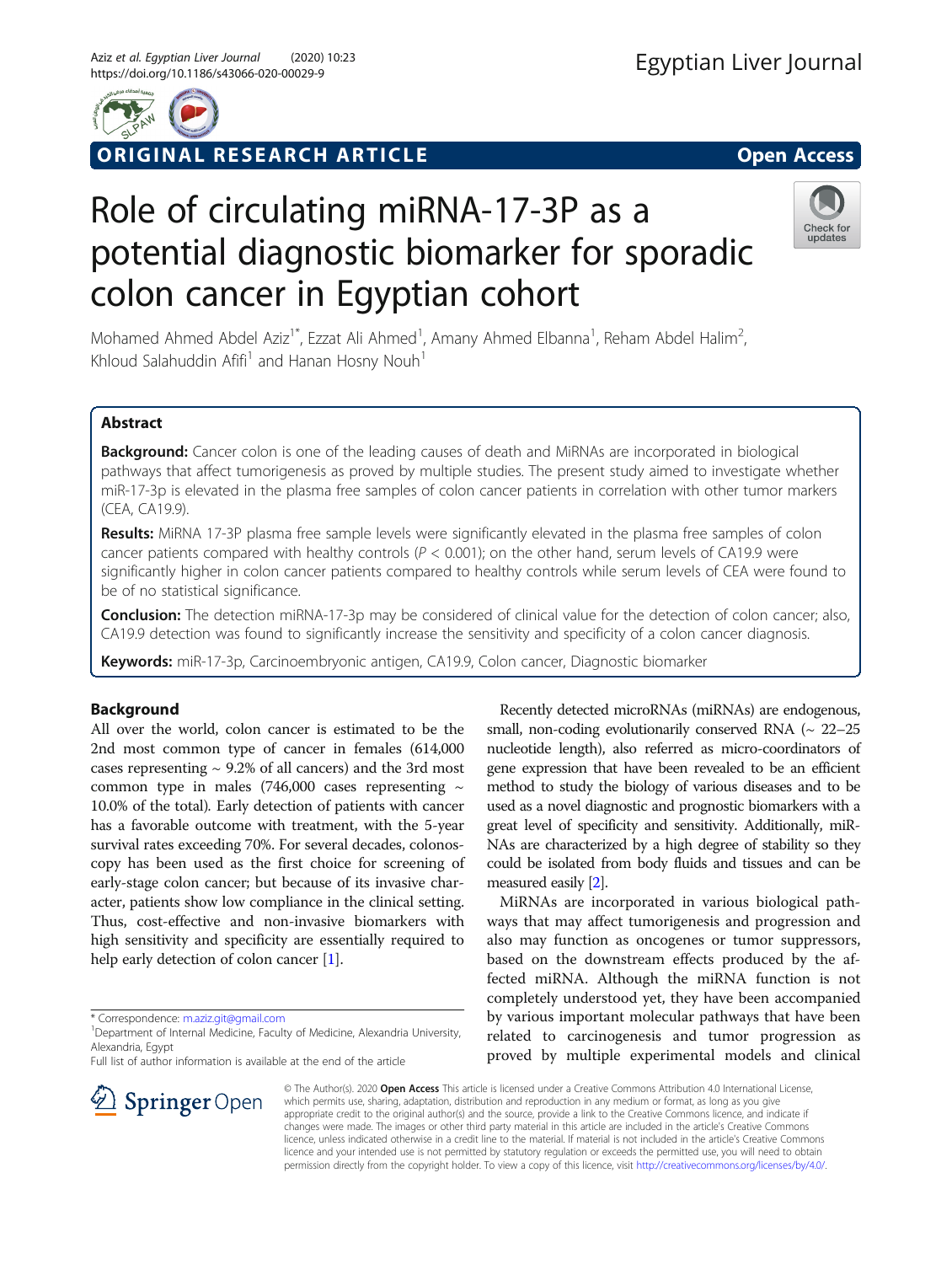studies that were carried out on different types of cancer, including colon cancer [[2\]](#page-5-0).

MiRNAs have been assumed to be a potential reliable biomarker for screening of cancer because they are highly stable and can be measured easily using the common laboratory methods. In 2015, Kara et al. [\[3](#page-5-0)] conducted a study aiming to evaluate the expression profile of some cancer-related genes and their regulatory miRNA molecules. In this study, they used a highthroughput real-time PCR method on 54 colon cancer patients and normal colon tissue samples of 42 healthy controls. Their results revealed that a wide range of miRNA types, including miRNA-17-3p were significantly deregulated in colon cancer. They strongly concluded the possible involvement of novel cancer-related genes and their regulatory miRNAs in colon cancer physiopathology along with the probability of using this miRNA as a biomarker for early detection of colon cancer.

A lot of studies have thrown the light on the role of various biomarkers in the progression and diagnosis of colon cancer. These markers include CEA and CA19.9. Recently, the gene encoding CEA has been categorized as a member of the immunoglobulin supergene family that includes gene encoding for adhesion molecules as intercellular adhesion molecule 1(ICAM-1), major histocompatibility (MHC) antigen, and lymphocyte functionassociated antigen [\[4\]](#page-5-0).

The application of CEA as a marker for the diagnosing of colon cancer is limited because it is neither sensitive nor specific, mainly at the onset of the disease. At a cutoff of 2.5 μg/L, the range of sensitivity is about 30–80% according to the stage of the disease. But, as concluded by Fletcher, in symptomatic patients, the sensitivity of CEA is more elevated than asymptomatic subjects as the symptomatic group usually has more advanced disease [\[5](#page-5-0)].

CA19-9 is a Sialylated Lewis antigen of the MUC1 protein [[6\]](#page-5-0). The American Society of Oncology does not encourage the use of CA19-9 because it is less sensitive in asymptomatic, non-advanced cases of colon cancer giving false negative results. Also, it is present in noncancer cases (false positive) [[7\]](#page-5-0).

CA19-9 is less specific in colon cancer as it may be found in various types of tumors such as pancreatic, gastric cancers and hepatocellular carcinoma, as well as in benign cases such as bile duct diseases as obstruction of the bile duct. Besides, subjects who do not have the Lewis antigen "(a blood type antigen on RBCs) who represent approximately 10% of the Caucasian population," do not express CA19-9, even if they have large tumors. This is due to a deficiency of a fucosyl transferase enzyme which is required for the production of CA19-9 and the Lewis antigen [[7\]](#page-5-0). Both CEA and CA19-9 biomarkers are considered of prognostic value better than a diagnostic tool.

The present study aimed to investigate whether miR-17-3p is elevated in the blood of colon cancer patients with different stages and assess their role as a novel biomarker for this type of cancer, and if there is any role of this biomarker in staging in correlation with other wellknown tumor markers (CEA, CA19.9).

## **Methods**

## Patients

Peripheral blood samples were obtained from 50 newly diagnosed colon cancer Egyptian patients who were attending the outpatient clinics at the Alexandria Main University Hospital, Gastroenterology unit (Alexandria, Egypt) between 2016 and 2018. An additional 25 peripheral blood samples were obtained from age- and sexmatched healthy volunteers as control group patients were classified based on TNM and pathological staging system into two groups (group A: 25 patients with stage II/III and group B: 25 patients with stage VI), and patients did not receive any line of treatment before sample withdrawing.

## Sample collection

Peripheral blood samples were collected into plain vacuum tubes. Immediately after collection of the samples, a 2-step centrifugation protocol was performed at room temperature (1800 g for 10 min, then 3000 g for 10 min) to get platelet-poor, cell-free plasma. Aliquots were frozen in  $-$  80 °C till further processing, and miR-16 was used as the endogenous control.

#### Relative quantification of microRNA- 17-3-p expression

Total RNA including miRNA was purified from the cellfree plasma samples and was done using the miRNeasy extraction kit (Qiagen, Germany).QIAzol. Single-stranded cDNA was produced from purified samples of RNA using the TaqMan® MicroRNA RT Kit with miRNA primers specific for miRNA-17-3-p (ID 000392) and miR-16(ID 000391) (Applied Biosystems, USA) according to the manufacturer's protocol. Real-time PCR (260) for relative quantifications of miRNA 17-3P was performed on the Stratagene mx3005p qPCR system. PCR reaction mix was prepared as summarized in Table 1.

|  |  | Table 1 qPCR reaction mix |  |
|--|--|---------------------------|--|
|--|--|---------------------------|--|

| PCR reaction mix components                               | Volume (µL)/<br>20-µL Reaction | Final concentration |
|-----------------------------------------------------------|--------------------------------|---------------------|
| TagMan universal master<br>mix II, with no UNG, $2\times$ | 10.0                           | $1\times$           |
| TagMan MicroRNA Assay (20x)                               | 1.0                            | $1\times$           |
| cDNA/DNA template + RNase<br>free water                   | 9.0                            | 1 to 100 ng         |
| <b>Total volume</b>                                       | 20.0                           |                     |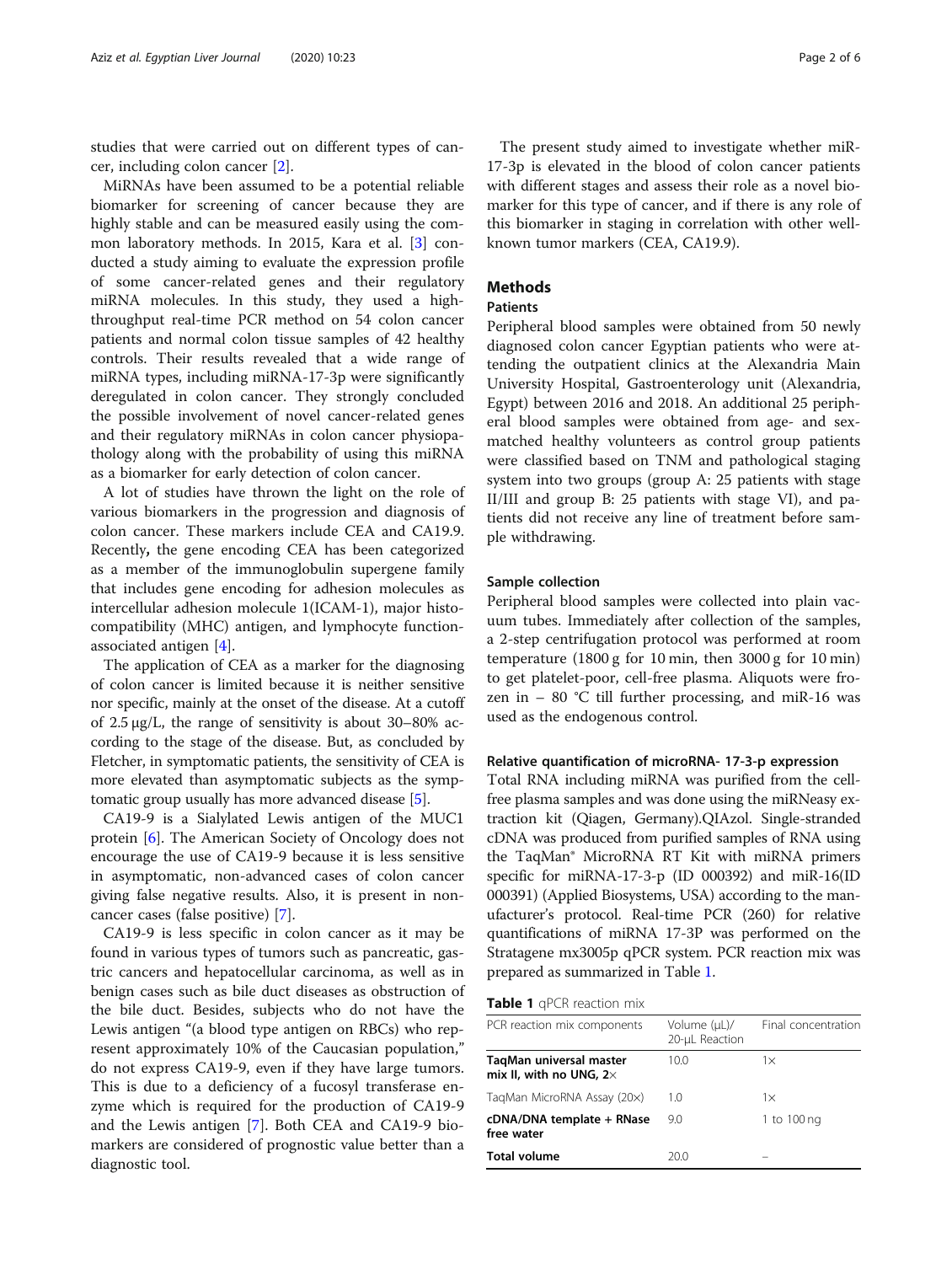## Data analysis

The cycle threshold (Ct) values were assessed using the SDS 2.0.1 software (Applied biosystems). The average expression levels of miR-17-3p were normalized via miR-16 (Applied biosystems) as a reference gene, and subsequently, the  $2^{-\Delta\Delta CT}$  method was applied.

## Serum CEA determination

CEA was assayed using an immune radiometric assay (ADVIA Centaur XP (Siemens Diagnostics, Tarrytown, NY, USA), and the threshold for a positive result was 10 ng/ml. The assay was performed based on the manufacturer's instructions.

## Serum CA19.9 determination

CA19.9 was assayed with an immunoradiometric assay (ADVIA Centaur XP (Siemens Diagnostics, Tarrytown, NY, USA)), and the threshold for a positive result was 37 ng/ml. The assay was carried out based on the manufacturer's instructions

## Statistical analysis of the data

Data were fed to the computer and analyzed using the IBM SPSS software package version 20.0. (Armonk, NY: IBM Corp). Qualitative data were described using the number and percentage. Quantitative data were described using range (minimum and maximum), mean, standard deviation (SD), and median. The significance of the obtained results was judged at the 5% level.

## Results

Table 2 shows the comparison between patients and controls as regards demographic data. There were no differences between patients and controls regarding gender distribution, as both had 56% females and 44% males. The mean age was  $50.18 \pm 13.24$  for the patient's group; however; it was  $48.24 \pm 15.06$  for the control group. There were no significant statistical differences between patients and controls as regards gender or age distribution.

Table 2 Baseline characteristics of the study population

|             | Patients ( $n = 50$ ) |                 |                 | Control ( $n = 25$ ) | Test of               | p    |  |
|-------------|-----------------------|-----------------|-----------------|----------------------|-----------------------|------|--|
|             | No.                   | $\%$            | No.             | $\%$                 | sig.                  |      |  |
| Gender      |                       |                 |                 |                      |                       |      |  |
| Male        | 22                    | 44.0            | 11              | 44.0                 | $\chi^2 = 0.00$ 1.000 |      |  |
| Female      | 28                    | 56.0            | 14              | 56.0                 |                       |      |  |
| Age (years) |                       |                 |                 |                      |                       |      |  |
| Min –max    | $25.0 - 77.0$         |                 | $20.0 - 81.0$   |                      | $t = 0.571$           | 0571 |  |
| Mean + SD . |                       | $50.18 + 13.24$ | $48.24 + 15.06$ |                      |                       |      |  |
| Median      | 50.0                  |                 | 50.0            |                      |                       |      |  |

χ<sup>2</sup> Chi-square test, *t* Student's *t* test, *p p* value for comparing between the<br>studied arouns studied groups

| Table 3 Levels of miR-17-3p, CEA, and CA19.9 in studied |  |
|---------------------------------------------------------|--|
| population (patients and control)                       |  |

| miRNA         |                 | Patients ( $n = 50$ ) Control ( $n = 25$ ) | - U     | р                                |
|---------------|-----------------|--------------------------------------------|---------|----------------------------------|
| Min.-max.     | 1.74-32.45      | $0.27 - 3.41$                              | $5.00*$ | > 0.001                          |
| Mean $\pm$ SD | $9.07 \pm 7.25$ | $0.95 \pm 0.63$                            |         |                                  |
| Median        | 6.85            | 0.88                                       |         |                                  |
| <b>CEA</b>    |                 |                                            |         |                                  |
| Min.-max.     | $0.10 - 110.0$  | $0.10 - 14.0$                              | 465.50  | 0.073                            |
| Mean $+$ SD   | $8.63 + 20.83$  | $2.94 + 3.24$                              |         |                                  |
| Median        | 2.90            | 2.20                                       |         |                                  |
| CA19.9        |                 |                                            |         |                                  |
| Min.-max.     | $0.25 - 700.0$  | $5.0 - 30.0$                               |         | $302.50^{\circ} < 0.001^{\circ}$ |
| Mean + SD     | $39.40 + 97.61$ | $9.56 \pm 5.20$                            |         |                                  |
| Median        | 20.45           | 8.0                                        |         |                                  |

Using the Mann-Whitney  $U$  test, the microRNA 17-3P levels were found to be significantly elevated in the cell-free plasma samples of colon cancer patients compared with healthy controls  $(P < 0.001)$ . (Table 3); also, miR-17-3p exhibited significantly different expression levels ( $P < 0.001$ ) between stage II/III and stage VI colon cancer patients (Table 4). On the other hand, serum levels of CA19.9 were also found to be significantly higher in colon cancer patients compared to healthy controls  $(P < 0.001)$  (Table 3) along with significant differences between the cell-free plasma sample level of the same marker between stage II/ III and stage VI colon cancer patients, yielding an assumed role in staging ( $P < 0.001$ ) (Table 4); but on the contrary, serum level of CEA was found of no statistical significance either between colon cancer patients and control or between patients of different stages (Tables 3 and 4).

Using the ROC curve analysis to predict patients from control, the AUCs for miR-17-3p were 0.996 (95% CI

|                              |  |  |  |  | Table 4 Levels of microRNA 17-3P, CEA, and CA19.9 among |  |
|------------------------------|--|--|--|--|---------------------------------------------------------|--|
| group A and group B patients |  |  |  |  |                                                         |  |

| miRNA         | Group A<br>$(\text{stage }    +      )$<br>$(n = 25)$ | Group B<br>(stage IV)<br>$(n = 25)$ | U     | P                      |
|---------------|-------------------------------------------------------|-------------------------------------|-------|------------------------|
| Min.-max.     | 1.74-29.86                                            | $2.71 - 32.45$                      | 1.0   | $< 0.001$ <sup>*</sup> |
| Mean $\pm$ SD | $7.48 \pm 6.92$                                       | $10.66 \pm 7.37$                    |       |                        |
| Median        | 5.28                                                  | 8.69                                |       |                        |
| CA19.9        |                                                       |                                     |       |                        |
| Min.-max.     | $0.25 - 63.0$                                         | $0.62 - 700.0$                      | 93.0  | $< 0.001$ <sup>*</sup> |
| Mean $+$ SD   | $19.95 \pm 17.25$                                     | $58.86 \pm 135.5$                   |       |                        |
| Median        | 12.0                                                  | 32.0                                |       |                        |
| <b>CEA</b>    |                                                       |                                     |       |                        |
| Min.-max.     | $0.70 - 41.0$                                         | $0.10 - 110.0$                      | 296.0 | 0.749                  |
| $Mean + SD$   | $5.48 \pm 8.09$                                       | $11.78 \pm 28.28$                   |       |                        |
| Median        | 2.90                                                  | 2.70                                |       |                        |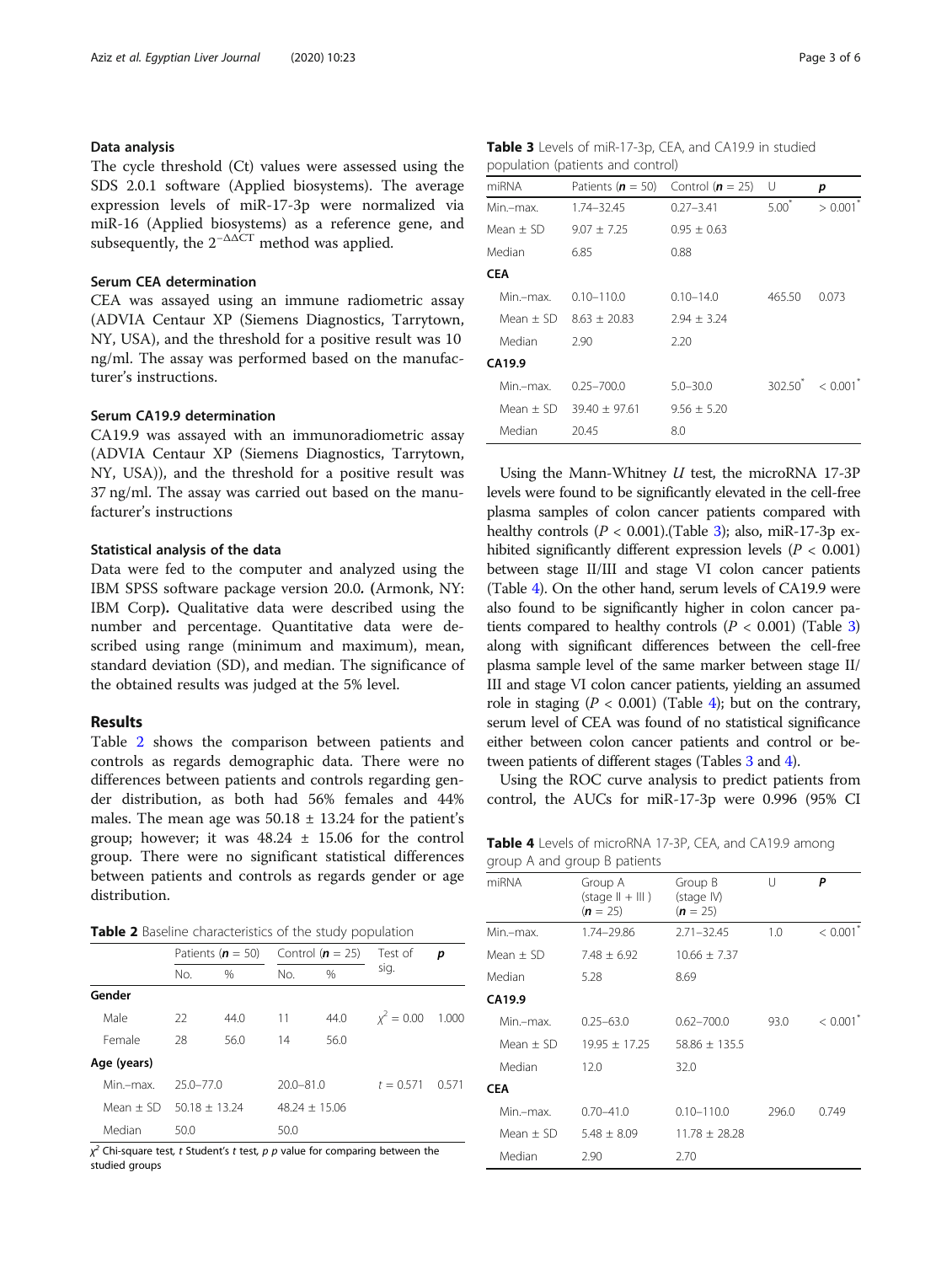|            | <b>AUC</b>  | D       | 95% CI |       | Cutoff | Sensitivity (CI) | Specificity (CI) | PPV (CI)         | $NPV$ (CI)       |
|------------|-------------|---------|--------|-------|--------|------------------|------------------|------------------|------------------|
|            |             |         |        | U.L   |        |                  |                  |                  |                  |
| miRNA      | 0.996       | < 0.001 | 0.989  | 1.003 | >1.61  | 100 (100-100)    | 96 (88.3-100)    | $96.2(94 - 100)$ | 100 (100-100)    |
| CA19.9     | $0.758^{*}$ | < 0.001 | 0.650  | 0.866 | > 9.3  | 70.0(57.3-82.7)  | 68.0 (49.7-86.3) | 81.4(69.7-93.0)  | 53.1 (35.8-70.4) |
| <b>CEA</b> | 0.628       | 0.073   | 0.491  | 0.765 | > 2.29 | 56 (42.3-69.7)   | 52 (32.4 - 71.5) | 70 (55.8-77.3)   | 37.1 (43.4-65.9) |

Table 5 Agreement (sensitivity, specificity) to predict patients vs control

AUC area under a curve, p value probability value, CI confidence intervals, NPV negative predictive value, PPV positive predictive value \*Statistically significant at  $p \leq 0.05$ 

0.989–1.003) and for CA19.9 was 0.785 (95% CI 0.650– 0.866), respectively. At a threshold of 1.6 ng/ml for miRNA, the optimal sensitivity and specificity were 100% and 96%, respectively, in separating colon cancer patients from normal controls. At a threshold of 9.3 for CA19.9, the sensitivity and the specificity were 70% and 68%, respectively, denoting a significant role for both markers in the detection of colon cancer (Table 5) (Fig. 1).

Using the ROC curve analysis to predict patients with stage V from those with stage II/III, the AUCs for miR-17-3p were 0.713 (95% CI 0.859–0.566) and for CA19.9 was 0.682 (95% CI 0.832–0.531), respectively. At a threshold of 6.87 ng/ml for miRNA, the optimal sensitivity and specificity were 68% and 72%, respectively, in separating colon cancer patients with stage V from stage III. At a threshold of 12 ng for CA19.9, the sensitivity and the specificity were 84% and 52%, respectively, denoting a promising role for both markers for staging and prognosis of colon cancer. On the other hand, CEA was

proved to be of no statistical significance in staging with AUC of 0.526 (95% CI 0.360–0.693) (Table [6](#page-4-0), Fig. [2\)](#page-4-0).

## **Discussion**

Colon cancer should be screened and diagnosed as early as possible. Early diagnosis has a great influence on the therapeutic plan along with the outcome. Some reports have revealed the existence of non-coding (non-translational) RNAs (ncRNAs) that do not carry any genetic information concerning protein synthesis. Multiple ncRNA subtypes have been discovered. Cancer cell-derived exosomes may serve to promote both tumorigenesis and metastasis by influencing other types of cells in the tissue microenvironment [\[8\]](#page-5-0). Exosomes have been determined as the major carriers for miRNAs in serum [\[9](#page-5-0)]. They can be extracted from different body fluids such as serum, urine, milk, lymph, bile, and saliva and remain stable for long-term storage and expression profiling.

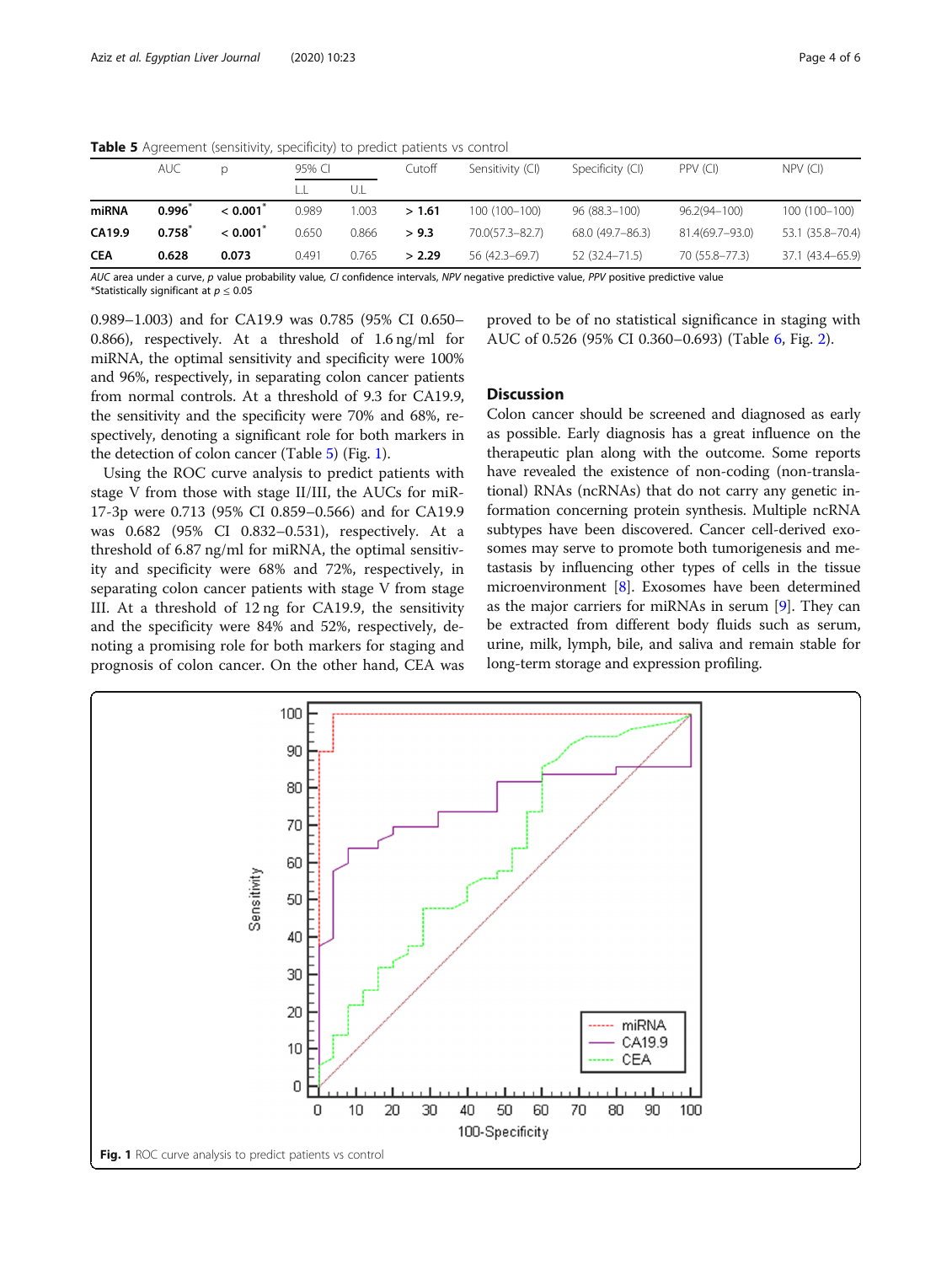|            | <b>AUC</b>        |             | 95% CI |       | Cutoff | Sensitivity (CI)    | Specificity (CI) | PPV (CI)            | $NPV$ (CI)       |
|------------|-------------------|-------------|--------|-------|--------|---------------------|------------------|---------------------|------------------|
|            |                   |             |        | UJ    |        |                     |                  |                     |                  |
| miRNA      | 0.713             | $0.010^*$   | 0.566  | 0.859 | > 6.87 | $68.0(46.5 - 85.1)$ | 72.0 (50.6-87.9) | 70.8 (52.56-89.0)   | 69.2 (51.4-86.9) |
| CA19.9     | $0.682^{\degree}$ | $0.028^{*}$ | 0.531  | 0.832 | >12    | 84.0 (69.6-98.4)    | 52.0 (32.4–71.6) | $63.6(47.2 - 80.1)$ | 76.5 (56.3-96.6) |
| <b>CEA</b> | 0.526             | 0.749       | 0.360  | 0.693 | < 2.7  | 52.0 (32.4 - 71.6)  | 56 (36.54–75.5)  | 54.2 (34.23-74.1)   | 53.8 (34.7-73.0) |

<span id="page-4-0"></span>Table 6 Agreement (sensitivity, specificity) for different parameters to predict patients with stage IV from stage II + III

AUC area under a curve, p value probability value, CI confidence intervals, NPV negative predictive value, PPV positive predictive value \*Statistically significant at  $p \leq 0.05$ 

The main finding of the present results was the significant difference between the level of miRNA in patients with colon cancer and its level in healthy adults. This suggests a value of miRNA as a biomarker for colon cancer detection.

Fu et al. [[10\]](#page-5-0) conducted a recent study in 2018 aiming to detect candidate exosomal miRNAs that might be associated with colon cancer and its distant metastasis.

Their results revealed that 25 miRNAs had been upregulated, and 5 miRNAs had been downregulated in exosomes purified from the SW620 culture supernatant. Then, they assessed candidate miRNAs for diagnosing colon cancer using quantitative RT-PCR in colon cancer patients and proved significantly elevated expression levels of circulating both exosomal miR-17-3p and miR-92a-3p. They had a conclusion that circulating exosomal miR-17-3p and miR-92a-3p might offer a promising non-invasive diagnostic as well as a prognostic biomarker for primary and metastatic colon cancer.

The meta-analysis of Masuda and his colleagues [[11](#page-5-0)] also matched our results. They studied the recently discovered types of miRNA including miR17-3p and assess its association with colon cancer. They reported that miRNAs have considerable potential as biomarkers as well as therapeutic targets. This might be explained by the fact that miRNAs can induce and modulate tumorigenesis and tumor progression in colon cancer. Nevertheless, they confirmed that the clinical importance of miRNAs as biomarkers is not conclusive yet, and independent validation studies are required for clinical application.

Many recent and even old studies have previously revealed the correlation between CEA level and colon cancer. Su et al. [\[12](#page-5-0)] tried to detect whether serum levels of CEA are correlated with the presence of primary colon cancer and/or recurrent colon cancer after radical resection. Nevertheless, as a result of the limited number of cases in our study, the current results in that CEA levels